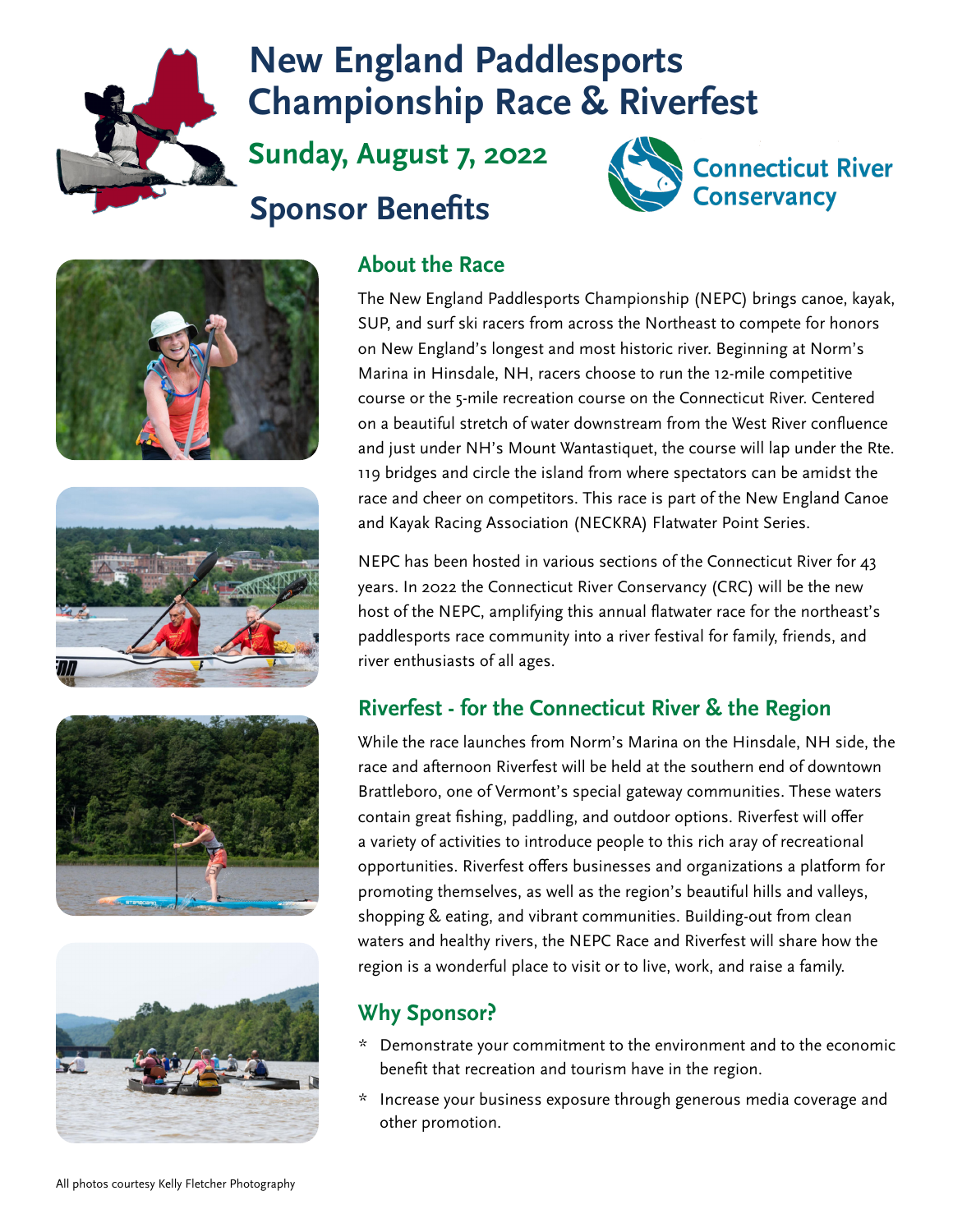## **2022 NEPC Sponsor Benefits**

As an NEPC **Sponsor**, you will be recognized with the following benefits:

#### **CRC Annual Web Traffic**

58,628 visitors 77,623 sessions

#### **CRC Facebook**

5,979 Likes

#### **CRC Media Coverage**

4.7 million impressions 117 Articles

CRC earns media coverage in print, radio, television, on-line, and through social media in local, regional and national outlets. Newspaper outlets include Boston Sunday Globe, Hartford Courant, Christian Science Monitor, Brattleboro Reformer, Burlington Free Press, Springfield Republican, Valley Advocate, Keene Sentinel, and more. Radio coverage reaches over 200,000 weekly listeners on WRSI-The River, WTSA, Great Eastern Radio, and more.

#### **River Sponsor \$1,000**

#### *All the benefits of Brook Sponsor, plus:*

- E-news recognition 2 times
- Social media promotion 2 times
- Race t-shirts logo

#### **Brook Sponsor \$500**

#### *All the benefits of Swimming Hole sponsor plus:*

- Website recognition logo
- Local paper Thank-You ad logo
- Race t-shirts listing

#### **Swimming Hole Sponsor \$250**

- Website recognition listing
- Local paper Thank-You ad listing
- Online Annual Report listing

#### **Priority Sponsor Deadline: May 1st**

[for maximum visibility in promotional materials and inclusion on race t-shirts]



Presenting, Lead, and Watershed-level Sponsorships offer additional benefits. To learn more about sponsorship opportunities, please contact Brett Morrison, 413-772-2020, ext. 218 or bmorrison@ctriver.org